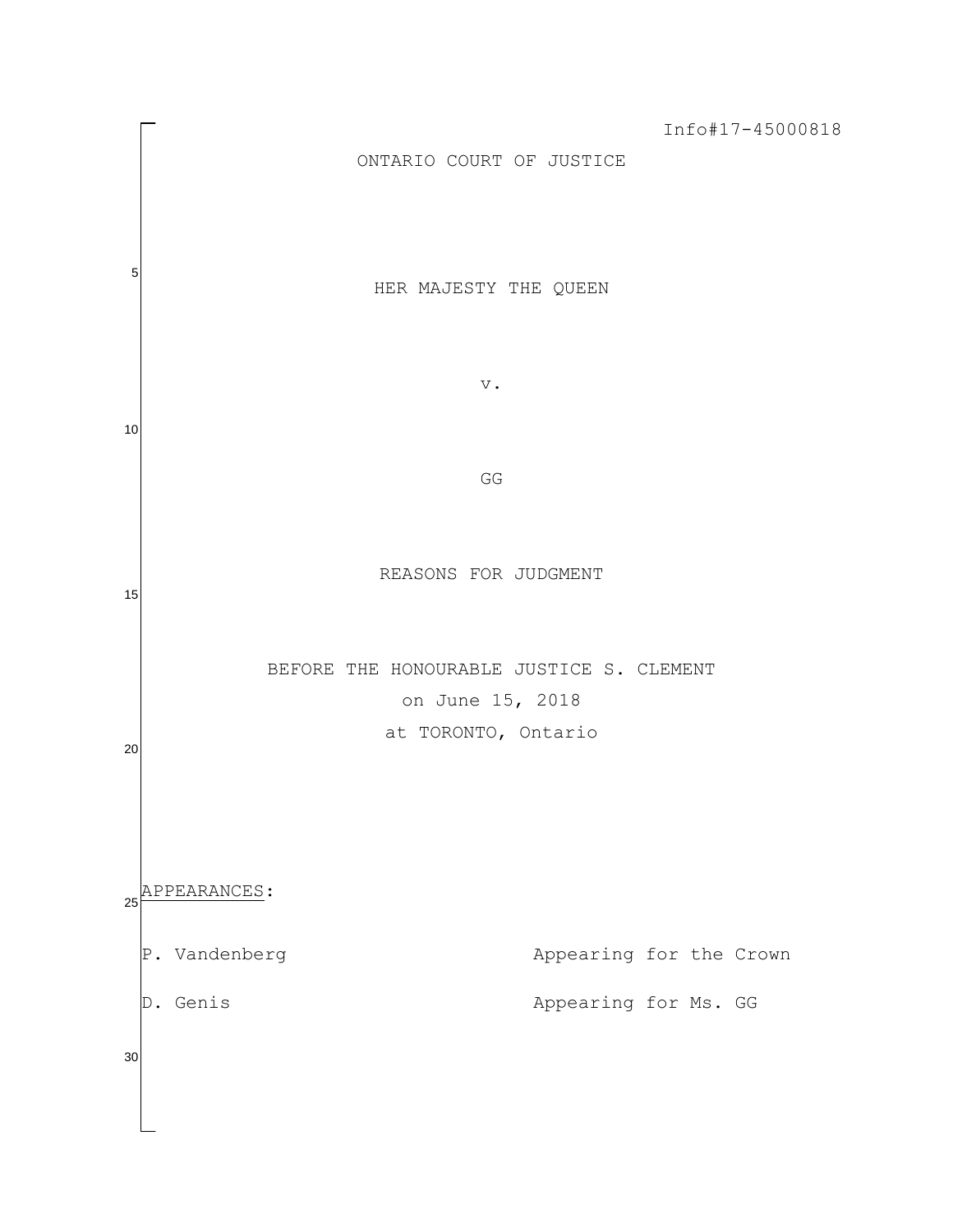FRIDAY, JUNE 15, 2018:

R E A S O N S F O R J U D G M E N T

CLEMENT, S. (Orally):

5

10

15

20

25

30

O"Neil Dellefonte and Sandra Lanbat observed GG"s vehicle approaching their vehicle at a high rate of speed. This occurred between 4:30 and 5:00 a.m., on February 27th, 2017. It was very dark. The road had a slight s-curve and it was dry. There were no other vehicles. Dellefonte was concerned about the speed at which the vehicle proceeded towards him so he decided to stop to let it pass. In the Crown"s submission his decision to stop was unusual and demonstrated the very real concern he had about its speed. As the Crown suggested, Dellefonte intuited that something was going to happen. The GG vehicle was unable to negotiate the turn, passed in front of Dellefonte"s vehicle, left the roadway and struck a tree, where it came to rest. It did not brake before leaving the roadway. Defence counsel submitted that the accident was consistent with mere momentary inattention and by itself may not amount to careless driving. The accident can be fairly described as unexplained, though speed may have been a contributing factor, as well as the driver's impairment by alcohol, as the Crown submitted.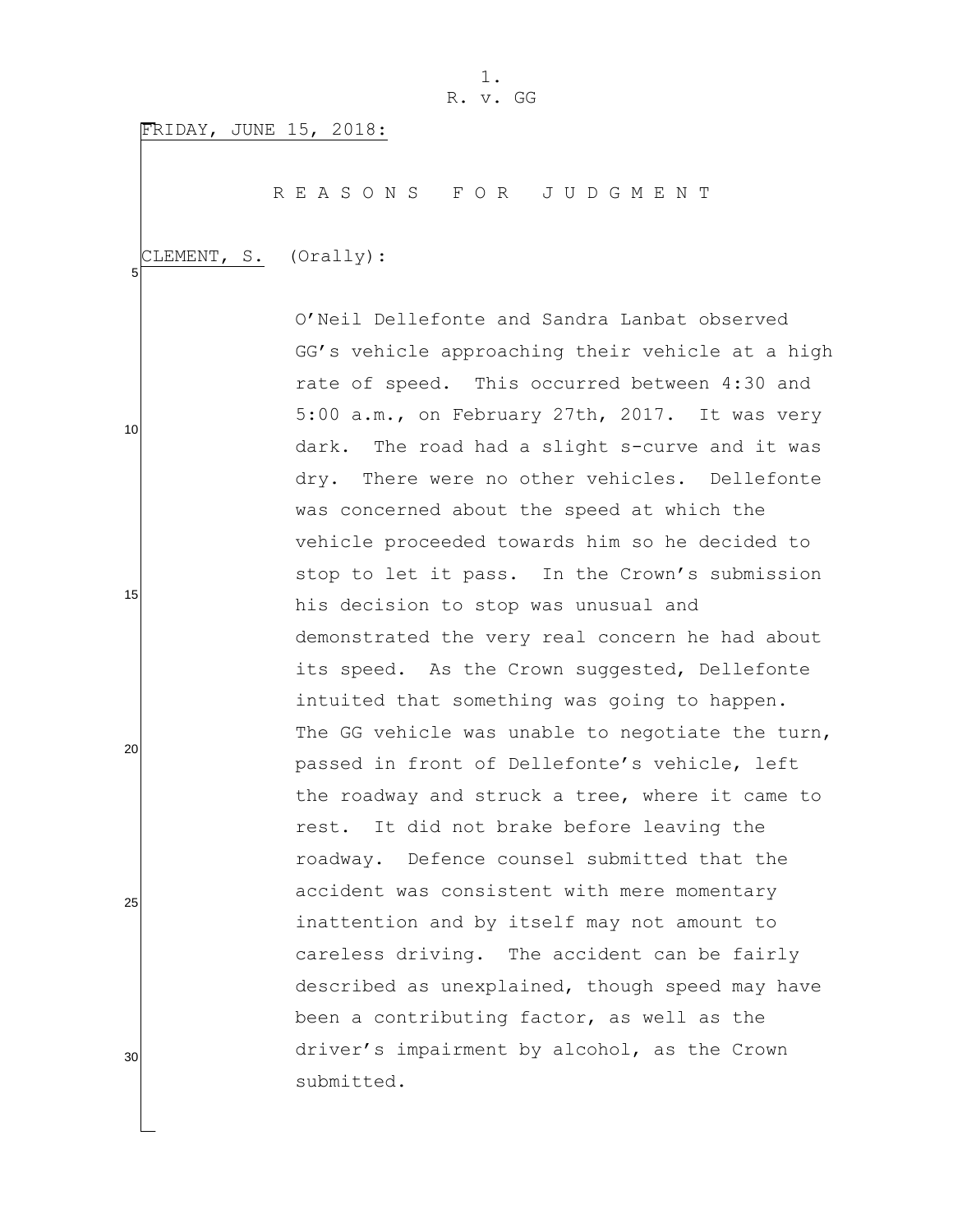Both civilian witnesses testified that GG attempted, without success to reverse her vehicle but her wheels spun. Lanbat said she went to the passenger side of the GG vehicle, as did Dellefonte, although Lanbat recalled him going to the driver"s side. Dellefonte testified he could not get to the driver"s side because of the tree which the vehicle had struck. Dellefonte knocked on the passenger window to get GG"s attention, without initial success. Momentarily he got her attention and instructed her to wind down her window. She had difficulty doing so and it took her a number of attempts before she was able to complete the task. Lanbat observed GG fumble with the window buttons. They assisted her by shining a light from his cell phone. On Dellefonte's evidence GG appeared confused. With the window down, Dellefonte had a conversation with GG about turning off the vehicle"s engine, which was still running. She asked him to do so and offered him the key but he refused. Dellefonte thought she did not understand how to do it. That said, she eventually turned it off herself. The Crown submitted that GG's slow reaction and her difficulty getting out of her vehicle and turning off the engine was consistent with impairment. The defendant submitted that these observed reactions were consistent with a person in the state of shock following an accident.

Both civilian witnesses could smell alcohol from

5

10

15

20

25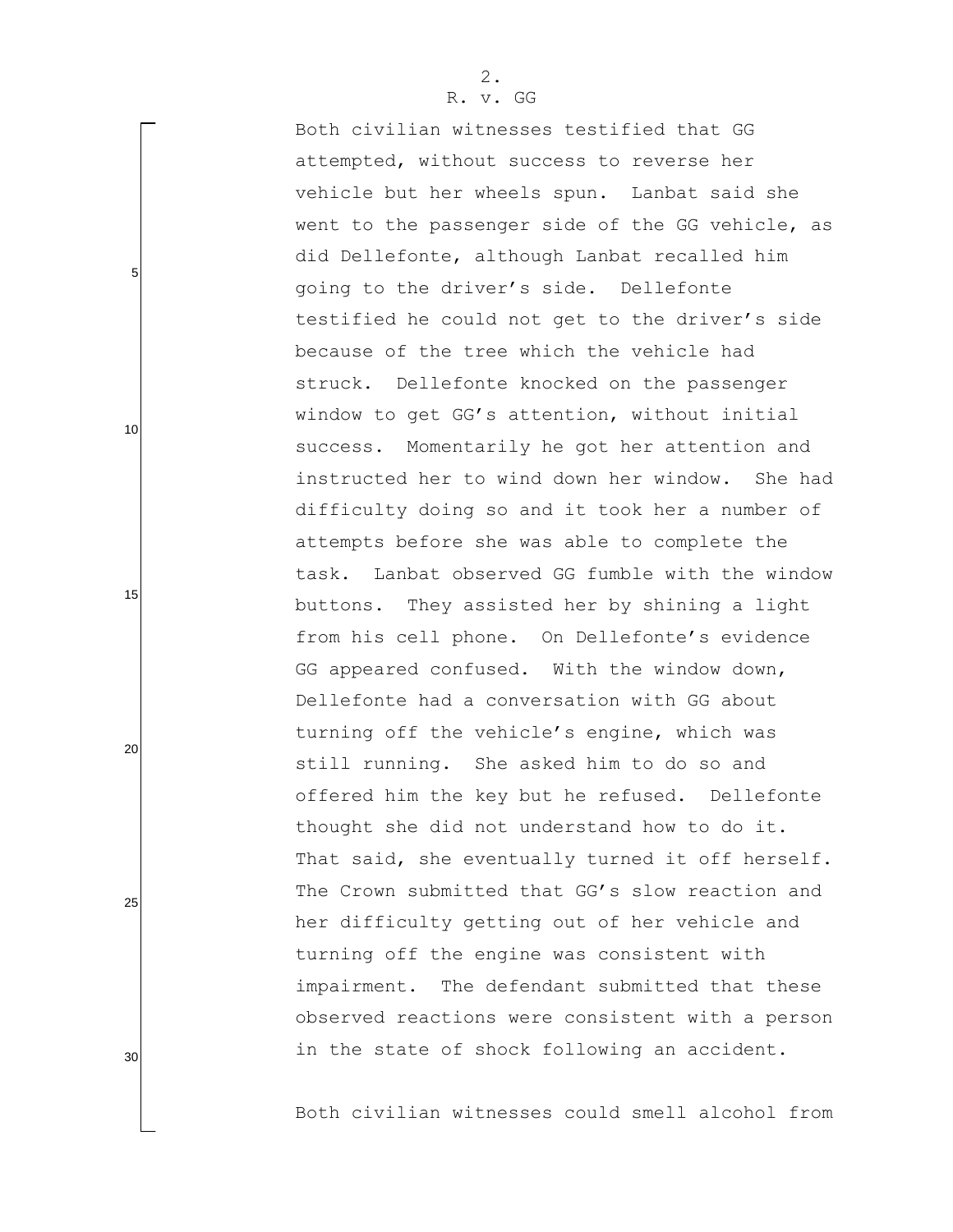the interior of the vehicle and both witnesses described GG"s speech as slurred. That said, neither witness described the words "slurred" and acknowledged that she had a thick accent. Lanbat testified that the accused could not walk upright and kept leaning on her vehicle when she exited. Lanbat did not smell any alcohol on her breath, nor did Dellefonte, although he testified that he called the police because he could smell alcohol coming off her and she was incoherent, as he explained, because she could not turn off the car. Neither witness observed any obvious injury to GG, nor were they able to recall if the airbags in her vehicle had been deployed following the accident. GG never complained to the police about any medical condition, nor did P.C. Cannon, an investigating officer, or P.C. McConnell, the breath technician observe any injury. Both Dellefonte and Lanbat acknowledged that their observation about GG"s demeanour, conduct, movement and speech following the accident were consistent with a person being in a state of shock.

As the Crown noted, they were candid witnesses and their testimony was characterized by fairness and lack of a bias.

On scene, while his partner was conducting his investigation of GG, P.C. Cannon interviewed Dellefonte and Lanbat. At some point Cannon's partner advised him that she had detected the

20

5

10

15

25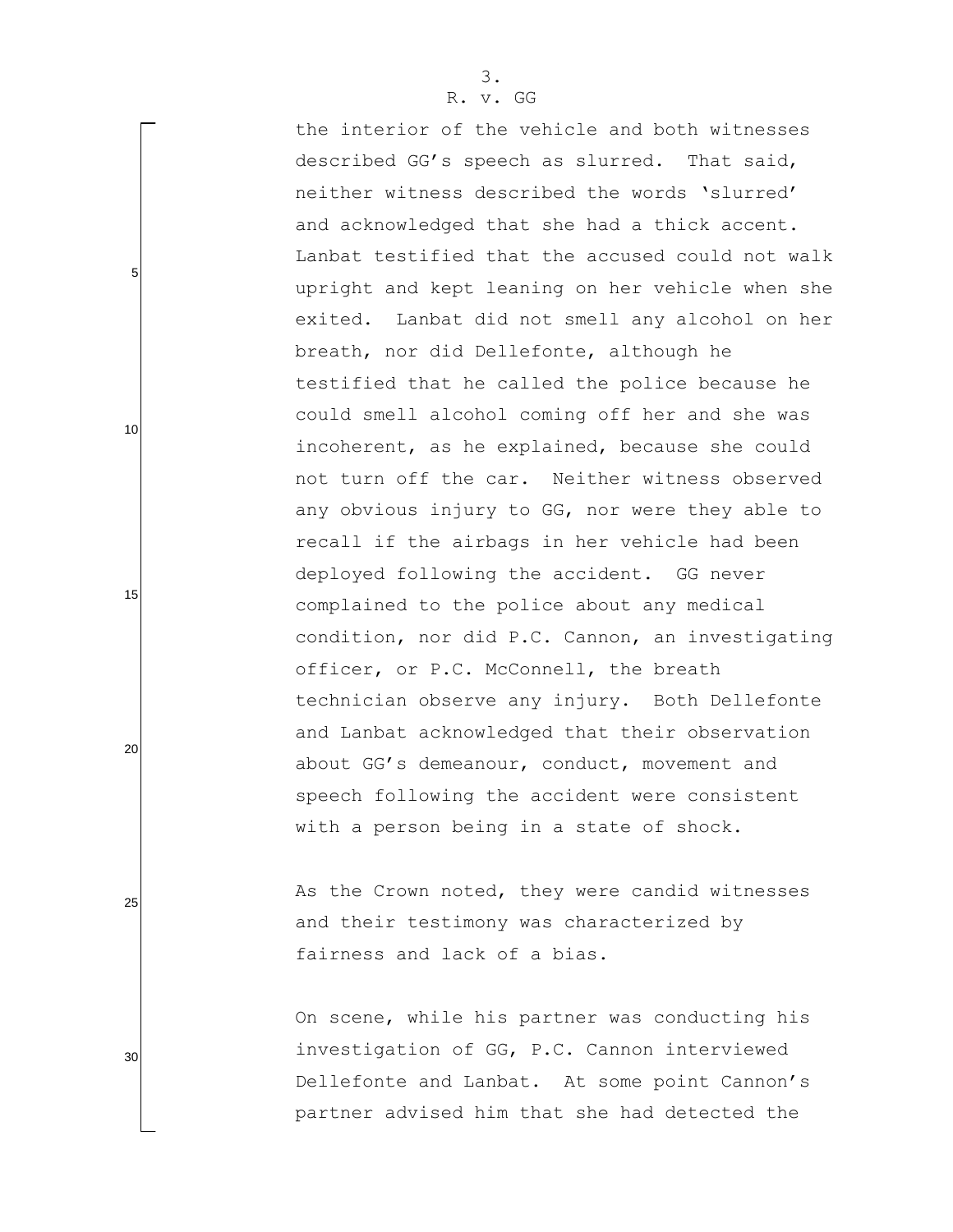smell of alcohol on GG's breath and was going to arrest her for impaired driving. While his opportunity to make observations of GG was limited, Cannon testified he observed GG seated in the passenger seat of her vehicle when he arrived on scene. That contrasted with the testimony of the two civilian witnesses who placed GG outside her vehicle when the police arrived. He also testified about having observed GG"s unsteadiness and need to lean on her vehicle. His memo book entry suggested that observation about her unsteadiness were made while she was seated in the police cruiser.

On re-examination, however, he confirmed he made observations about her unsteadiness before she got into the police vehicle. These observations were consistent with similar observations made by Lanbat. Cannon testified that GG's speech was slurred, though he acknowledged she had an accent. Her accent, on his evidence did not adversely impact his assessment that she slurred her speech.

English was not the accused's first language. She was assisted by a Korean speaking police officer during the breath test procedure. While McConnell did not hear her speak English and had no opinion about whether she slurred her words, he observed that it was difficult, based on his experience, to determine if somebody was slurring their words if English was not their

25

20

5

10

15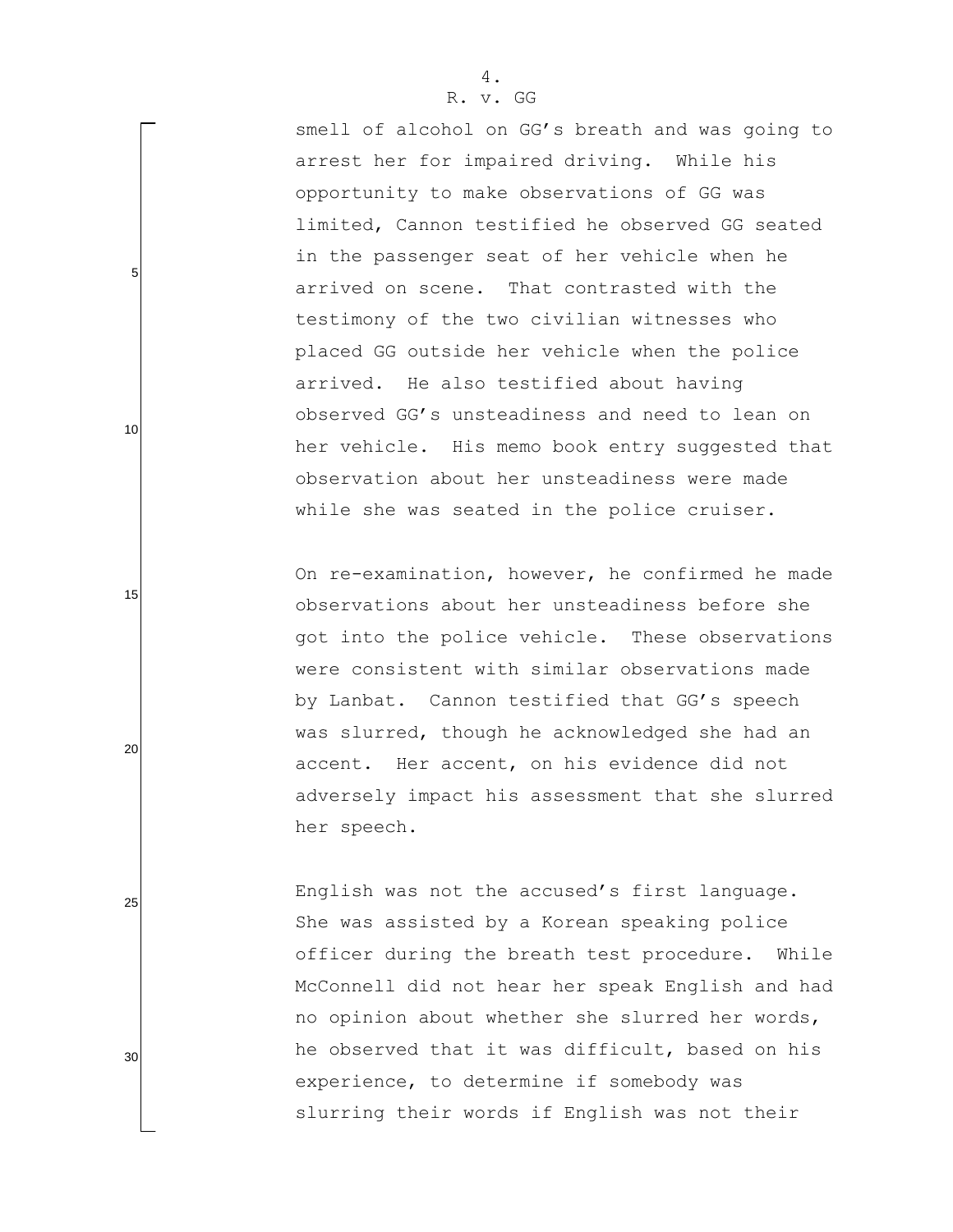first language and they had an accent. That observation accords with common sense and experience. Moreover, neither Cannon nor the two civilian witnesses described the words 'slurred.' Given her accent and the absence of any idea what words were slurred or the context in which she allegedly slurred those words, I"m unable to give any weight to the testimony about slurred speech.

Cannon expressed the opinion that the accused's ability to operate a motor vehicle was impaired by alcohol. That was based on his observation that her breath smelled of alcohol, that she slurred her speech and that she was unsteady on her feet and needed to lean on her motor vehicle for support. McConnell, the breath technician, completed a Subject Appearance Report, exhibit 2, in which he checked descriptors for various categories, including odour of alcohol, eyes, skin tone, speech, attitude, footwear, gait, fine motor control, clothing and overall effect of alcohol. He described the odour of alcohol as very strong but agreed that it confirmed consumption but not the amount consumed. He was reluctant to agree that the smell of alcohol did not establish impairment. As regards GG"s eyes, he checked off boxes indicating that her eyes were bloodshot, very glassy and watery. In respect to skin tone, he observed that she was very red, tanned and non-white. He made no observations about slurred speech, as she spoke

5. R. v. GG

# 30

25

5

10

15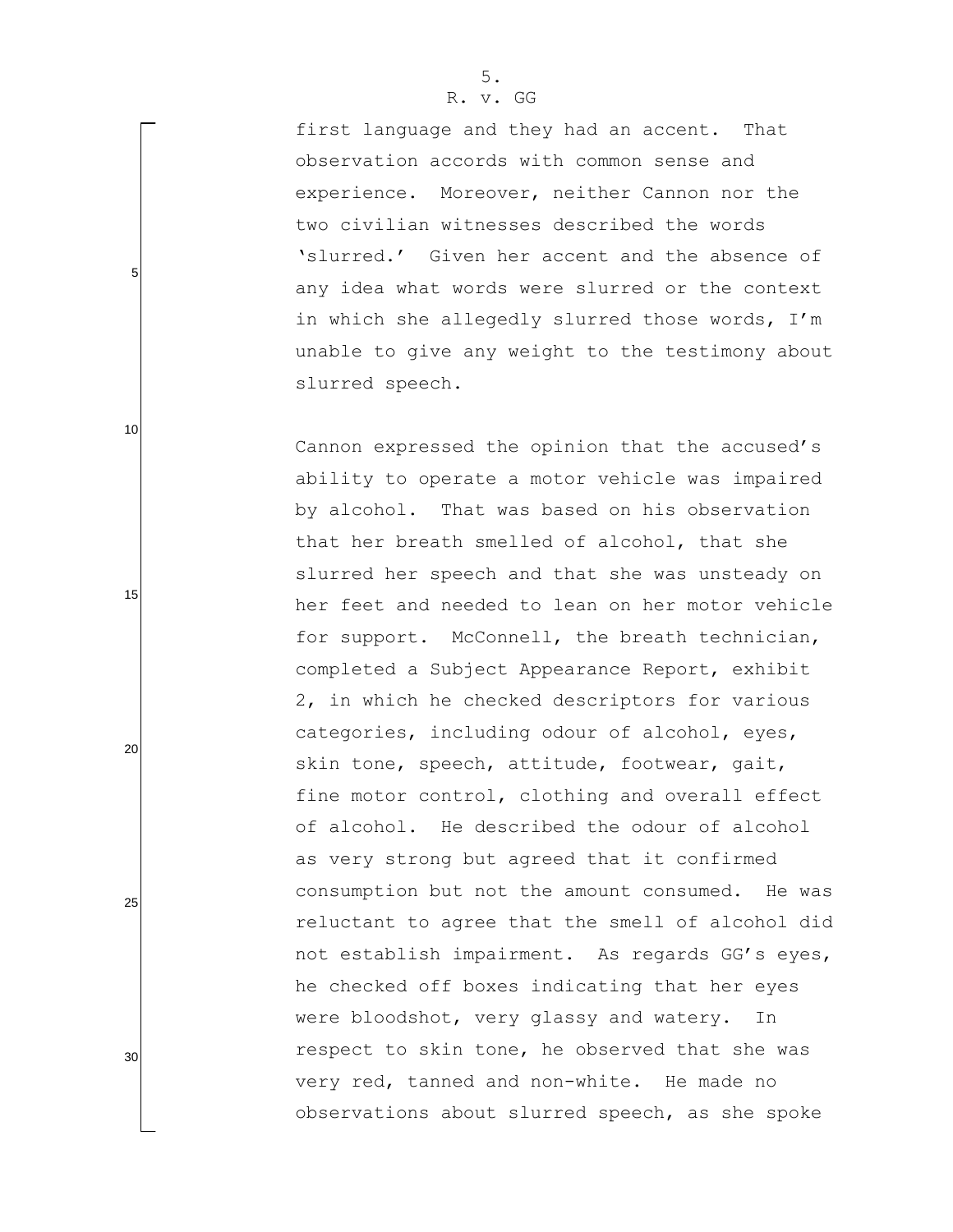only in Korean in his presence. He observed she wore medium-heeled boots and made no observations about her gait. Likewise, he noted nothing about her fine motor control. He noted that her clothing was neat and that her attitude was polite and quiet. He concluded on this report that the overall effect of alcohol was obvious, even though he made no observations about her speech, gait and fine motor skills. Moreover, she was polite and quiet. The most significant indicia of alcohol consumption was the strong odour of alcohol, bloodshot, glassy and watery eyes and red skin tone. Based on those observations he concluded her level of impairment on a scale of one to ten was five. Under the category of fine motor control and gait he had the option to select "unable to determine." Instead he chose "nothing noted" in each category. I infer that there was a complete absence of any difficulty with her gait or fine motor control. That contrasted sharply with the testimony of Cannon, Dellefonte and Lanbat. While McConnell testified that he did not consider the breath test results in his conclusion about the degree of impairment, it's difficult to accept, given his conclusion based solely on the smell of alcohol, the condition of her eyes and skin tone.

The evidence of GG's impairment was circumstantial. A finding that her ability to operate a motor vehicle was impaired by alcohol

25

5

10

15

20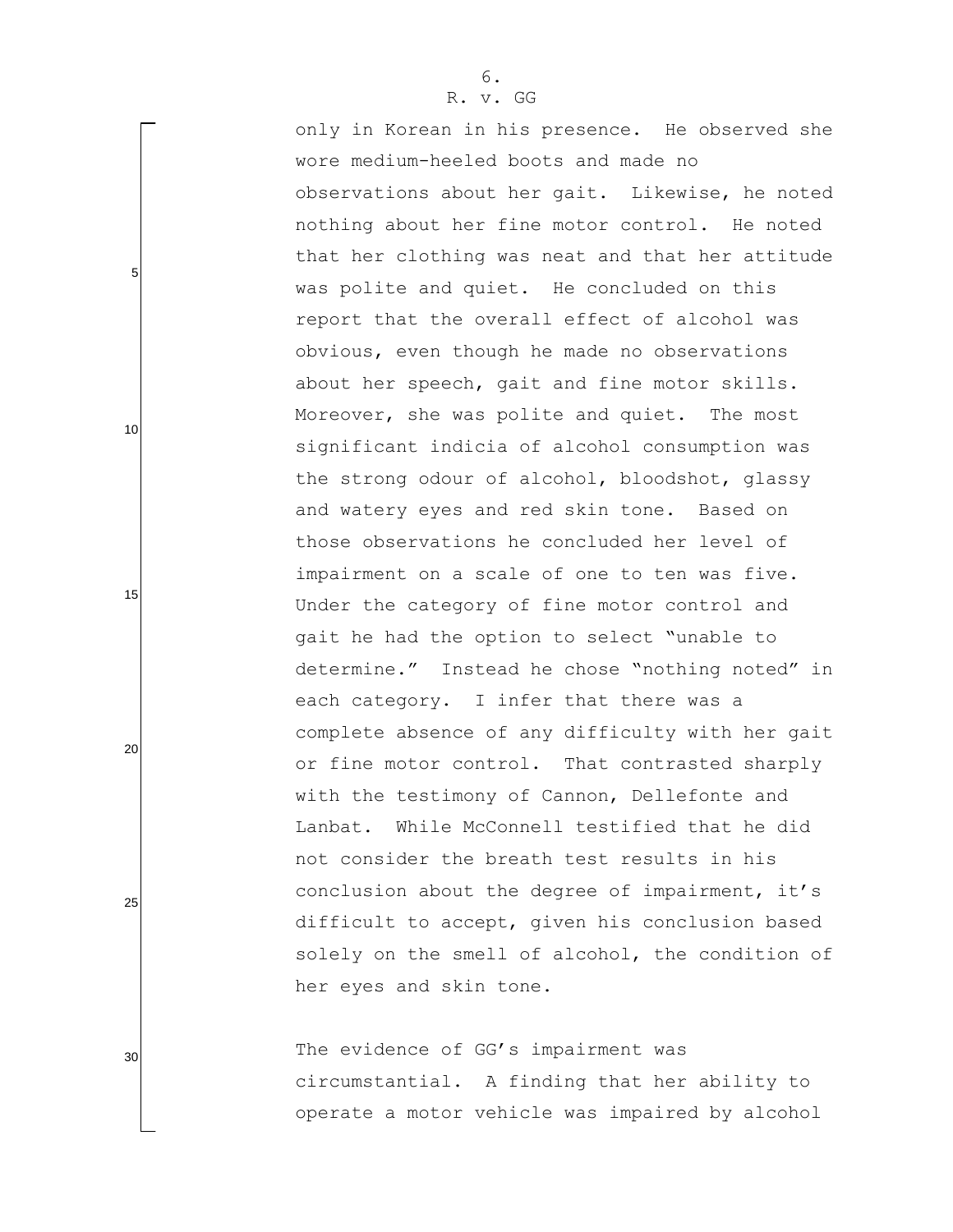5

10

15

20

25

30

depends on whether that is a reasonable inference to draw from the underlying or subsidiary facts and whether it's the only reasonable inference established by those facts.

In assessing circumstantial evidence, inferences consistent with innocence, do not have to arise from proven facts provided they're reasonable considering human experience and common sense. See R. v. Villaroman, V-I-L-L-A-R-O-M-A-N, 2016 SCC 33 at paragraph 35.

Is GG's quilt the only reasonable conclusion available on the totality of the evidence? Many years ago, Justice McDonnell in R. v. Cooper, 1993 46 MVR 231 at paragraph 18 observed that the smell of alcohol, redness of eyes, slurred speech and unsteadiness did not necessarily indicate impairment by alcohol. That said, it did not rob these indicia of their value as circumstantial evidence. However, he cautioned each of them had their shortcomings as a badge of impairment. A strong odour of an alcoholic beverage confirms the consumption of intoxicants but says nothing about the effects of the consumption. The remaining circumstances require subjective assumptions by the officer as to the normal state of the subject's eyes, speech and motor skill. Where the subject is a stranger, these particular circumstances may be weak indicators of impairment of the ability to drive.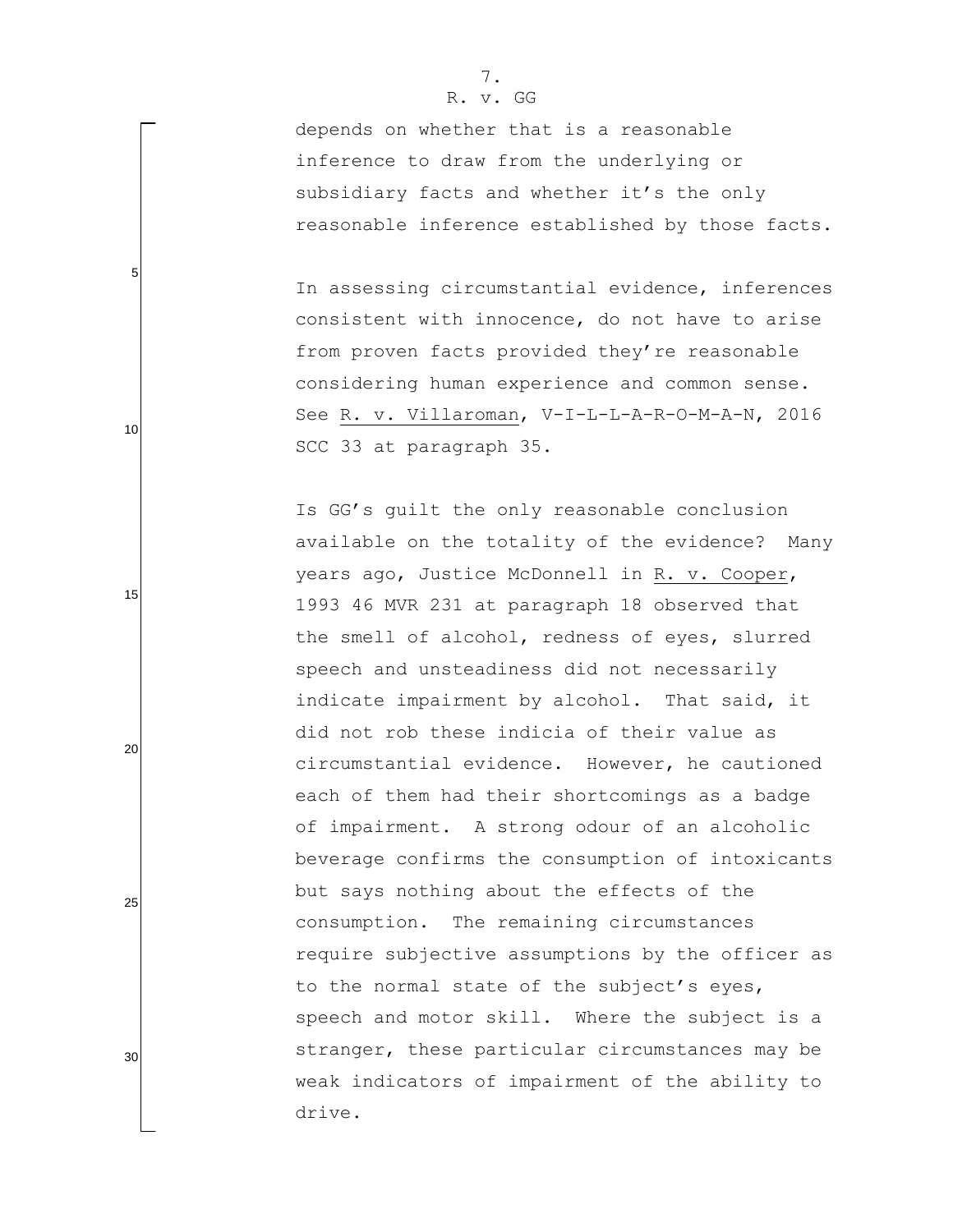5

10

15

20

25

30

In addition, we have the circumstance of an unexplained accident in the sense there was no apparent reason to explain why GG lost control, left the roadway and struck a tree. The Court may infer impairment based on an unexplained accident, combined with other indicia. See R. v. Boomer, 2001 BCJ 760 at paragraph 22.

That said, common sense suggests that following an accident such as occurred in this case a driver may experience shock, disorientation and confusion. While the existence of an injury may make that a more compelling inference to draw, the absence of injury does not preclude the reasonable hypothesis that shock, disorientation and confusion are likely by-products of a motor vehicle accident. The observation or observations made of GG while still in her vehicle could be explained by this phenomenon. Likewise, unsteadiness outside her vehicle shortly after the accident can be explained by these circumstances. This is plausible, not merely possible.

The offences of impaired operation or the offence of impaired operation or impaired care and control are established by proof of any degree of impairment, ranging from slight to great. The Crown need not establish the marked departure from normal behaviour. See R. v. Stellato, 1994 2 SCR 478.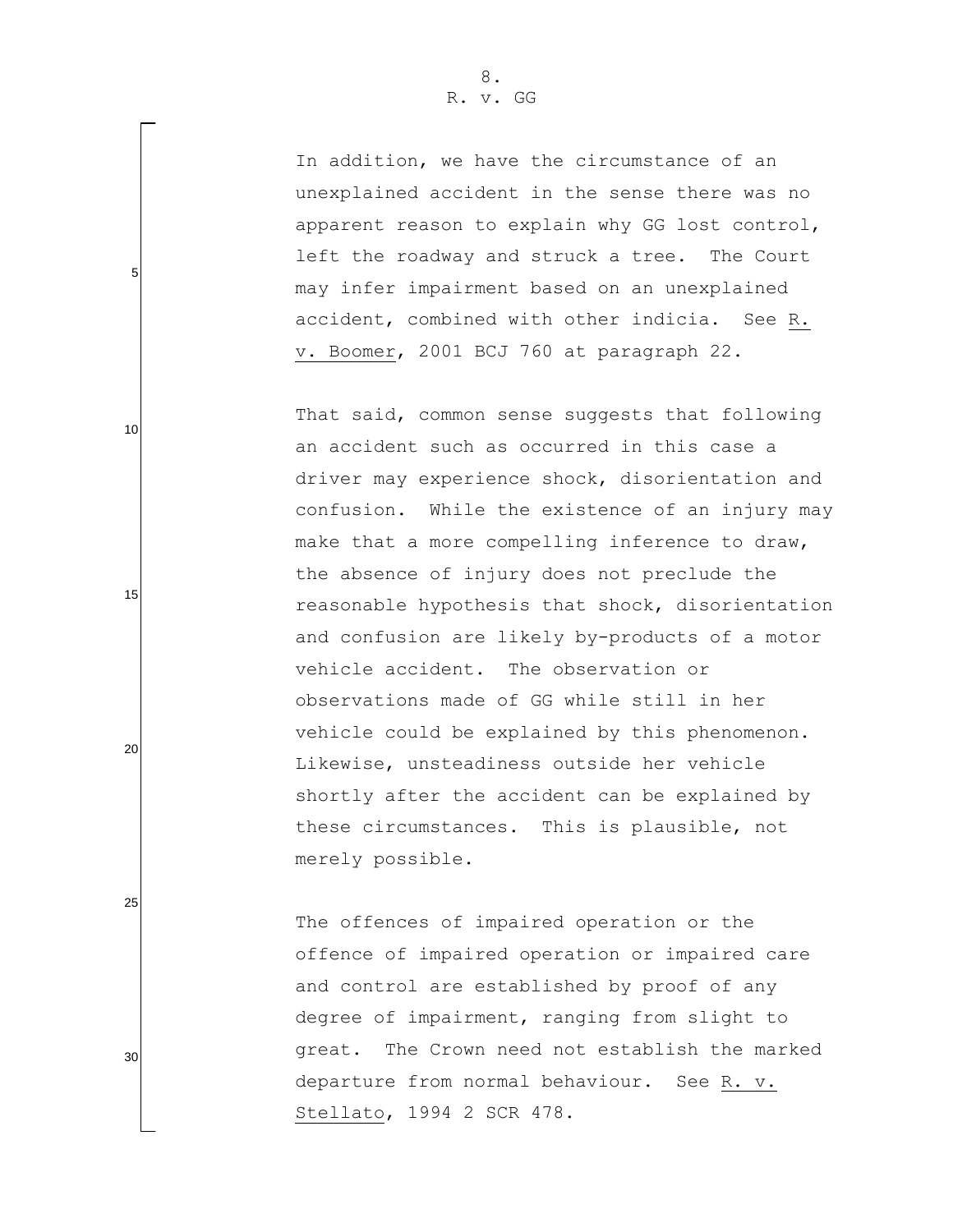The issue to be resolved is not whether GG drank and drove but whether the consumption of alcohol impaired her ability to drive. That issue, in the context of the Crown"s ultimate burden was expressly addressed in R. v. Andrews, 1996 104 CCC 3rd 392, where the Alberta Court of Appeal adopted and explained the reasoning in Stellato as follows. "It's so important not to deal with the issue of impairment separate from impairment of one"s ability to drive. Stellato must not be understood to mean that a person who has anything to drink and then drives a motor vehicle commits the offence under Section  $235(a)$  " now  $235(1a)$ . "Nor does it mean any lack of sobriety is sufficient. The ratio of the judgment in Stellato is that it's not necessary for the Crown to establish a marked degree of impairment of the accused's ability to drive, rather, any degree of impairment of that ability beyond a reasonable doubt will sustain a conviction. It is not deviation from normal conduct, slight or otherwise, that is in issue. What is in issue is the ability to drive. Where the totality of that evidence indicates only a slight deviation from normal conduct, it would be dangerous to find proof beyond a reasonable doubt of impairment of the ability to drive, slight or otherwise."

While proof of the ability to operate a motor vehicle consists of observations about the

30

5

10

15

20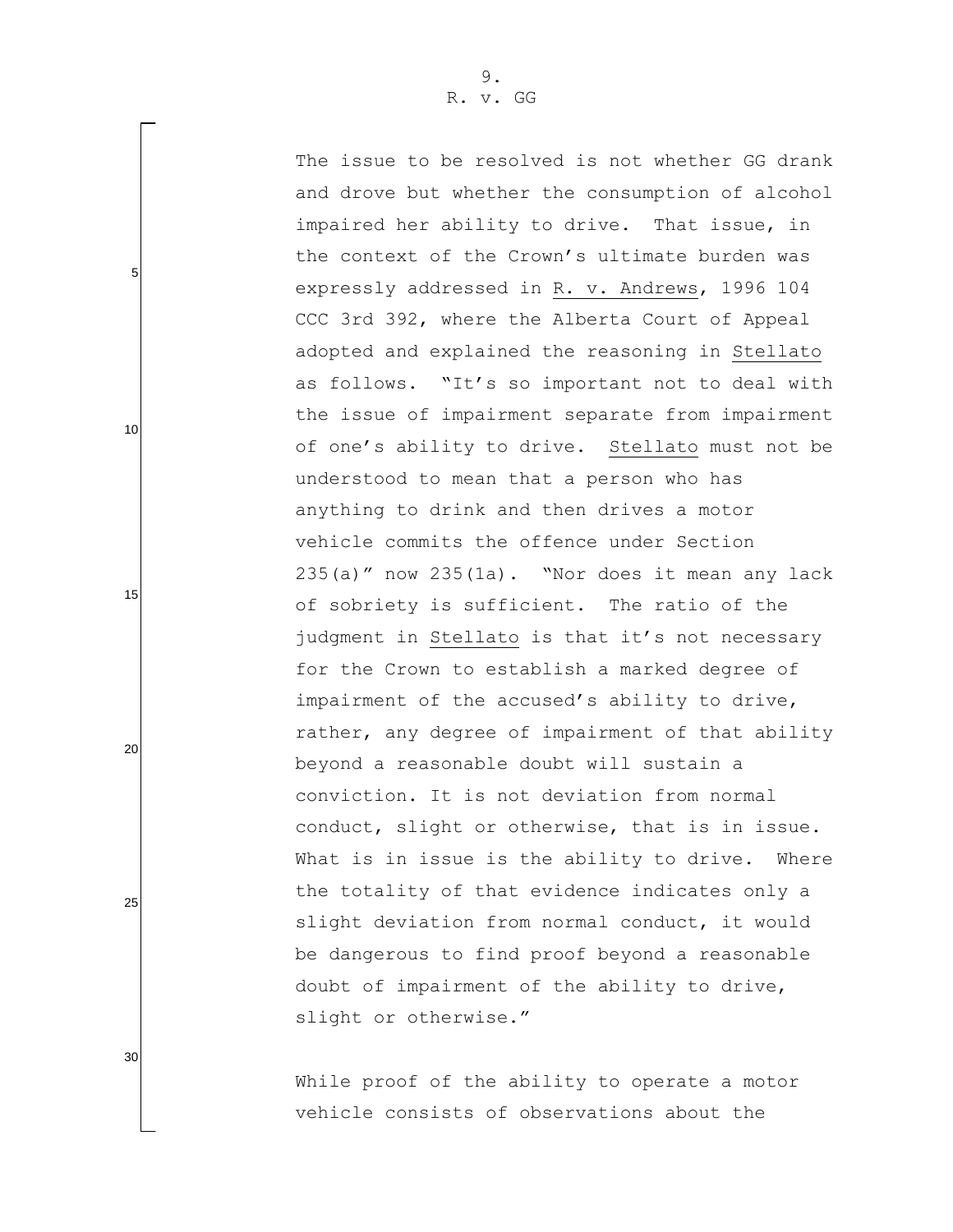driver's conduct, the extent to which that conduct deviates from normal behaviour could be used to assess the evidence and determine if the required standard of proof has been met. Any inference of an impaired ability to drive may be drawn only where the evidence, viewed objectively, is consistent with impairment and inconsistent with any other rational explanation. The Court must consider the totality of the evidence in determining if this is the only rational inference. It's improper to consider each relevant piece of evidence in isolation. For example, the smell of alcohol merely establishes that the individual consumed alcohol. It says nothing about the degree of impairment, if any. It's not enough to merely consider the circumstances that support an inference of impairment without considering the other circumstances that support another inference. R. v. Moreno-Baches, M-O-R-E-N-O - B-A-C-H-E-S, 2005 OJ 4978.

Even slight impairment may, as noted in R. v. Bush, 2010 ONCA 554 at paragraph 47 relate to a reduced ability to carry out complex motor functions. In this case the evidence suggested that GG"s level of intoxication or impairment, when observed by McConnell, had not reduced her ability to carry out complex motor skills, even to a slight degree. Proof beyond a reasonable doubt is a heavy burden. It"s not enough to believe that GG is probably guilty or likely

20

5

10

15

25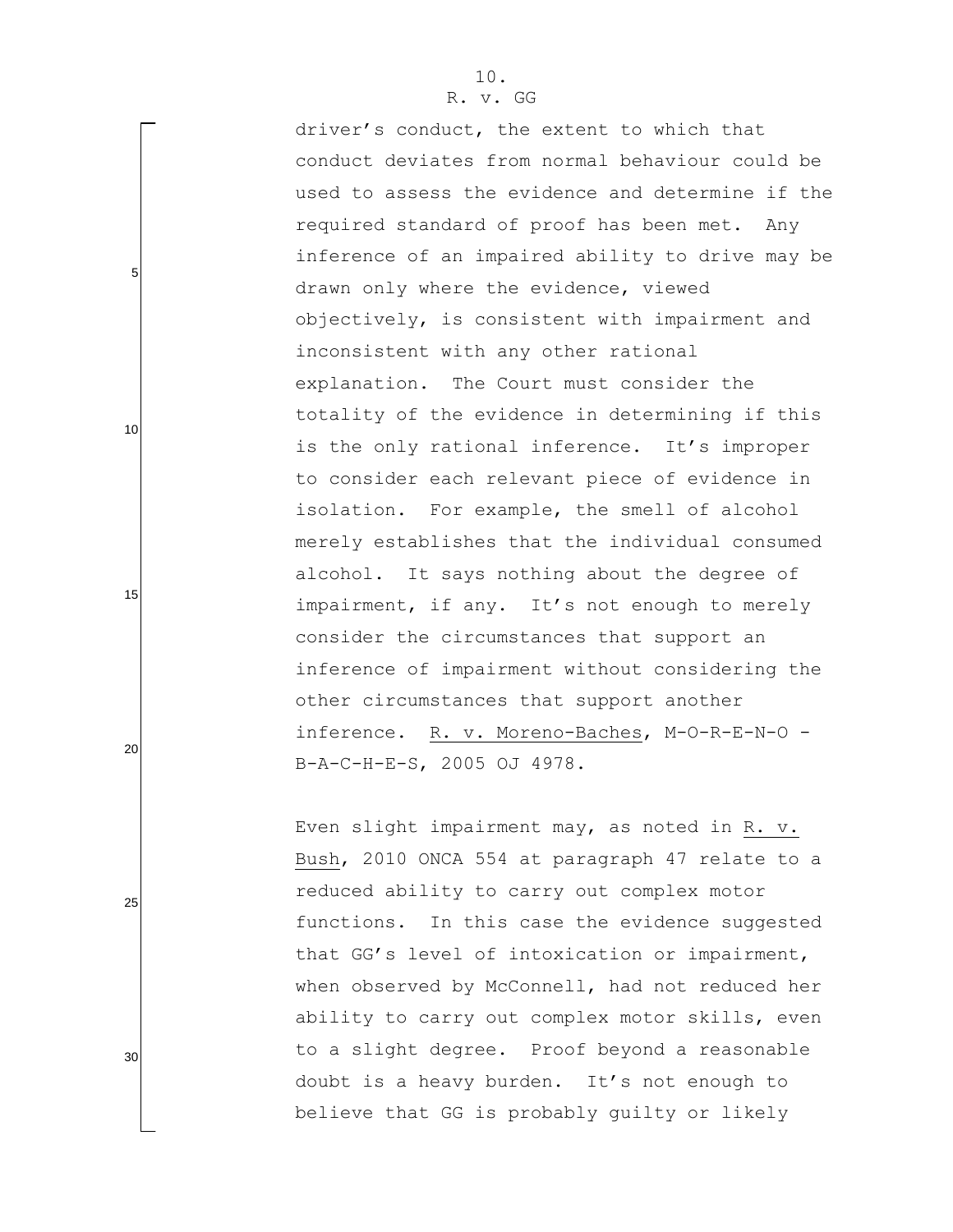guilty, as that is not proof beyond a reasonable doubt. Proof beyond a reasonable doubt is much closer to proof of absolute certainty than it is to proof of probable guilt. After considering all the evidence I must be sure that GG committed the offence of impaired operation before finding her guilty of that offence because it is only at that point that I can be satisfied beyond a reasonable doubt as to her guilt.

The totality of the factors which I must consider are as follows. An unexplained accident, the consumption of alcohol, an attempt to reverse her vehicle following the accident, difficulty opening her car window, confusion about turning off her engine, unsteadiness outside her car, use of her vehicle for support, bloodshot, glassy and watery eyes, red skin tone, a polite and quiet attitude, no unusual gait and no loss of fine motor control.

An unexplained accident is not in itself evidence of impairment by alcohol. The consumption of alcohol may or may not be consistent with impairment, depending on the amount consumed.

An attempt to move a vehicle following an accident may be consistent with poor judgment caused by alcohol impairment or may be appropriate, depending on whether the vehicle

25

5

10

15

20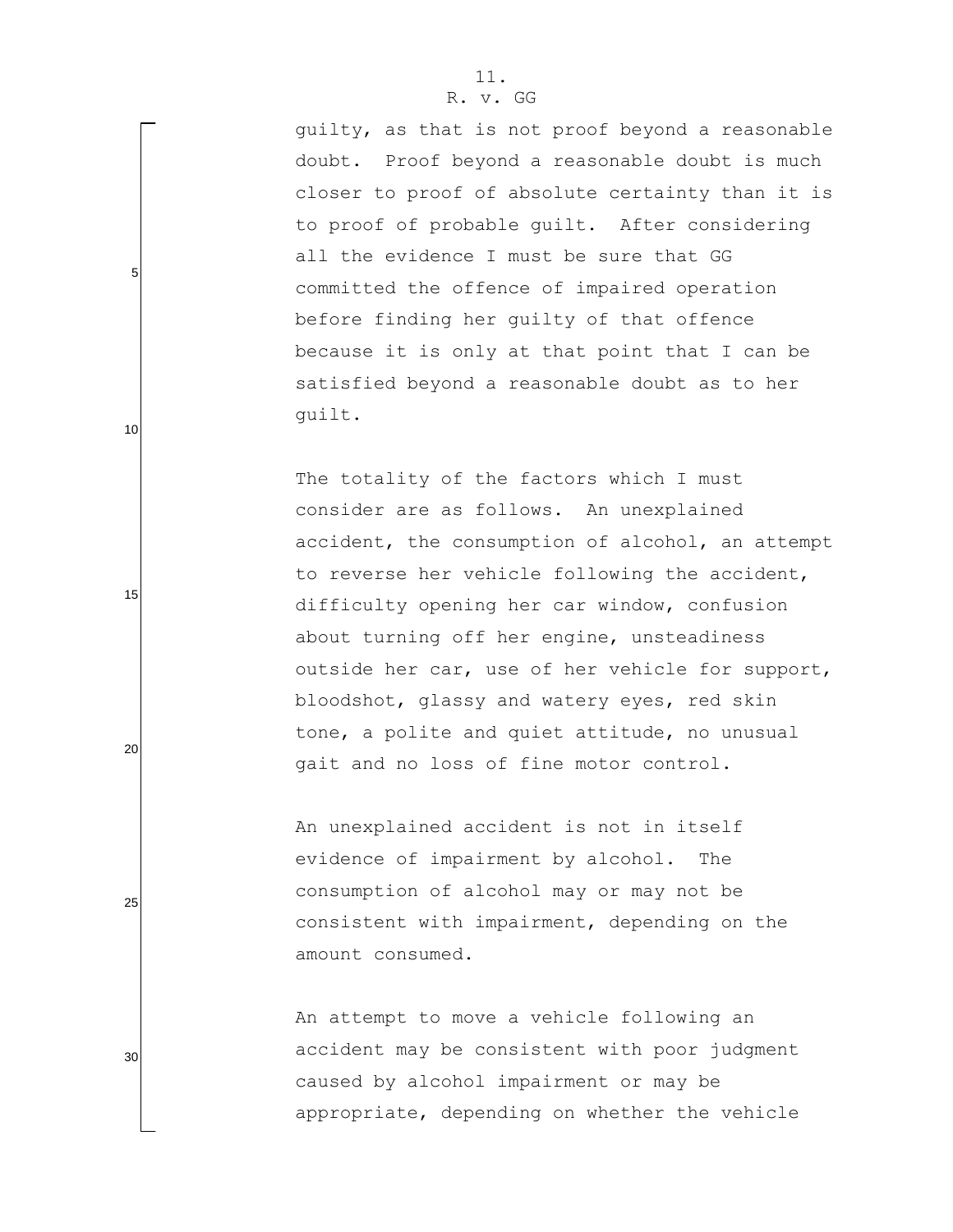5

10

15

20

25

30

was disabled or not. The absence of evidence about the operability of GG"s vehicle following the accident or the absence of evidence about how persistent she was in attempting to move the vehicle invites improper speculation about the import of her attempt to move it.

Difficulty opening a car window may indicate the effects of alcohol or equally may relate to reasonable disorientation following an accident, as is the case with confusion about the turning off the vehicle engine.

Unsteadiness and the need to use one"s car for support is consistent with impairment but equally consistent with the effects of momentary shock and disorientation following an accident. McDonnell"s observations did not confirm any unsteadiness.

The presence of bloodshot, glassy, watery eyes is often an effect produced by the consumption of alcohol but is not exclusive of any other explanation, given the subjection assumptions as to the normal state of subject's eyes.

Same observation is applicable to the evidence about skin tone. While McDonnell noted that GG was not wearing glasses, a condition of her license, he never inquired about whether she was wearing contact lenses. He was unable to comment about whether contact lenses could cause

12.